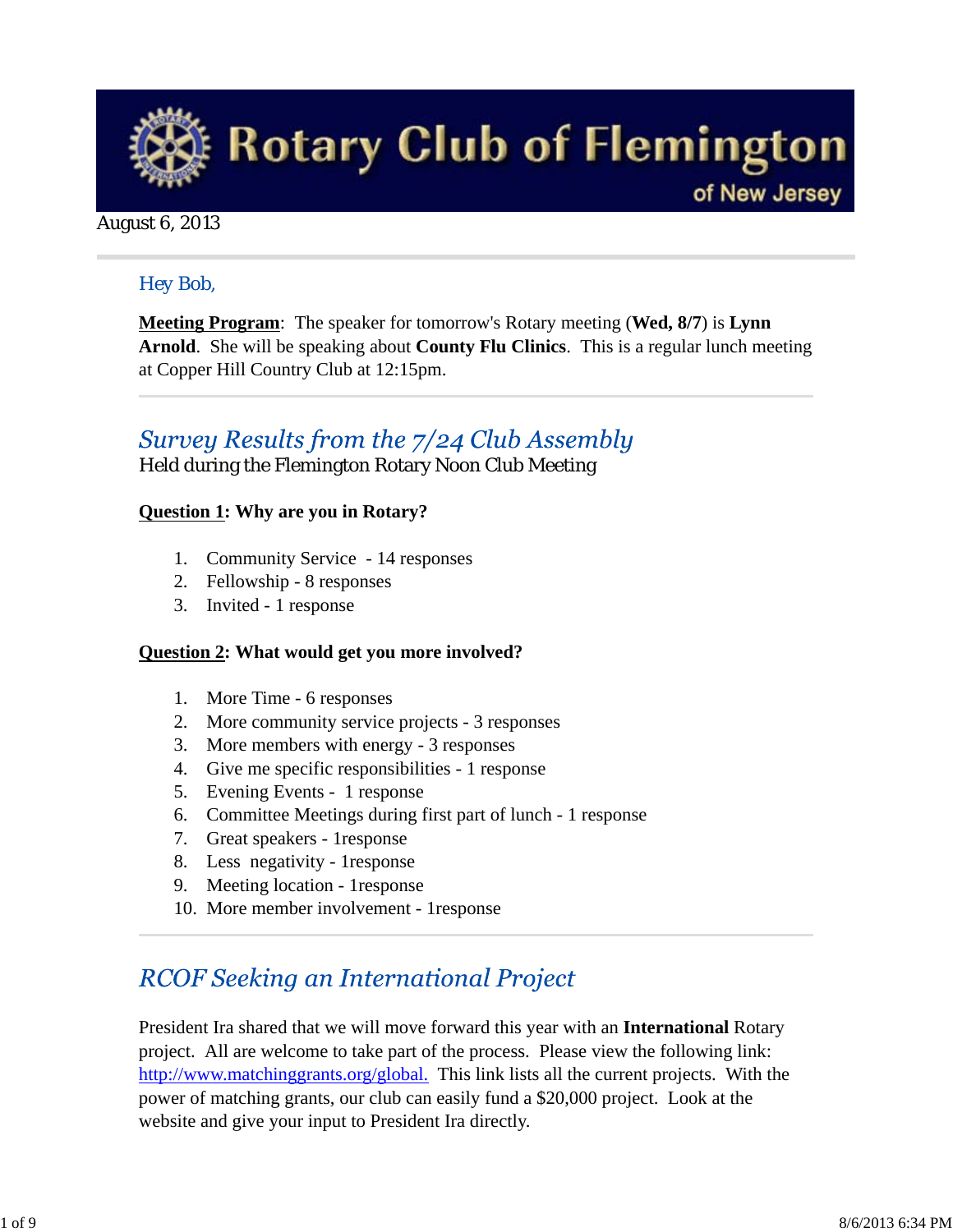## President Ira is Seeking Someone to Join the "Committee for Change"

President Ira is looking for at least one more member to join the Committee for Change. There are currently four (4) members who are willing to serve on this committee and Ira would like at least one more. Please call him directly at (908) 581-3451 if you are interested.



# DG Tulsi Maharjan's Official Visit on  $7/31$

DG Tulsi Maharjan made his official visit to Flemington Rotary at the 7/31 regular Club Meeting at Copper Hill Country Club.



Pictured on the left are the Scarves that DG Tulsi gave to all Board Members and Committee Chairs during his visit to our club.

Photos by the Rev. Dr. Herb Bohler.



As you may know, the Rotary Club of Flemington is a member of the H.C. Chamber of Commerce. This enables all Rotarians the ability to attend a Chamber function as a "member". If someone asks you what your business is, you would explain that you are a member representing the Rotary Club of Flemington. Here is an upcoming event:

### **August Card Club** Red Mill Museum Village, Clinton Wed, 8/14/2013

**Admission is included in your Chamber Membership.** Non-Members: \$15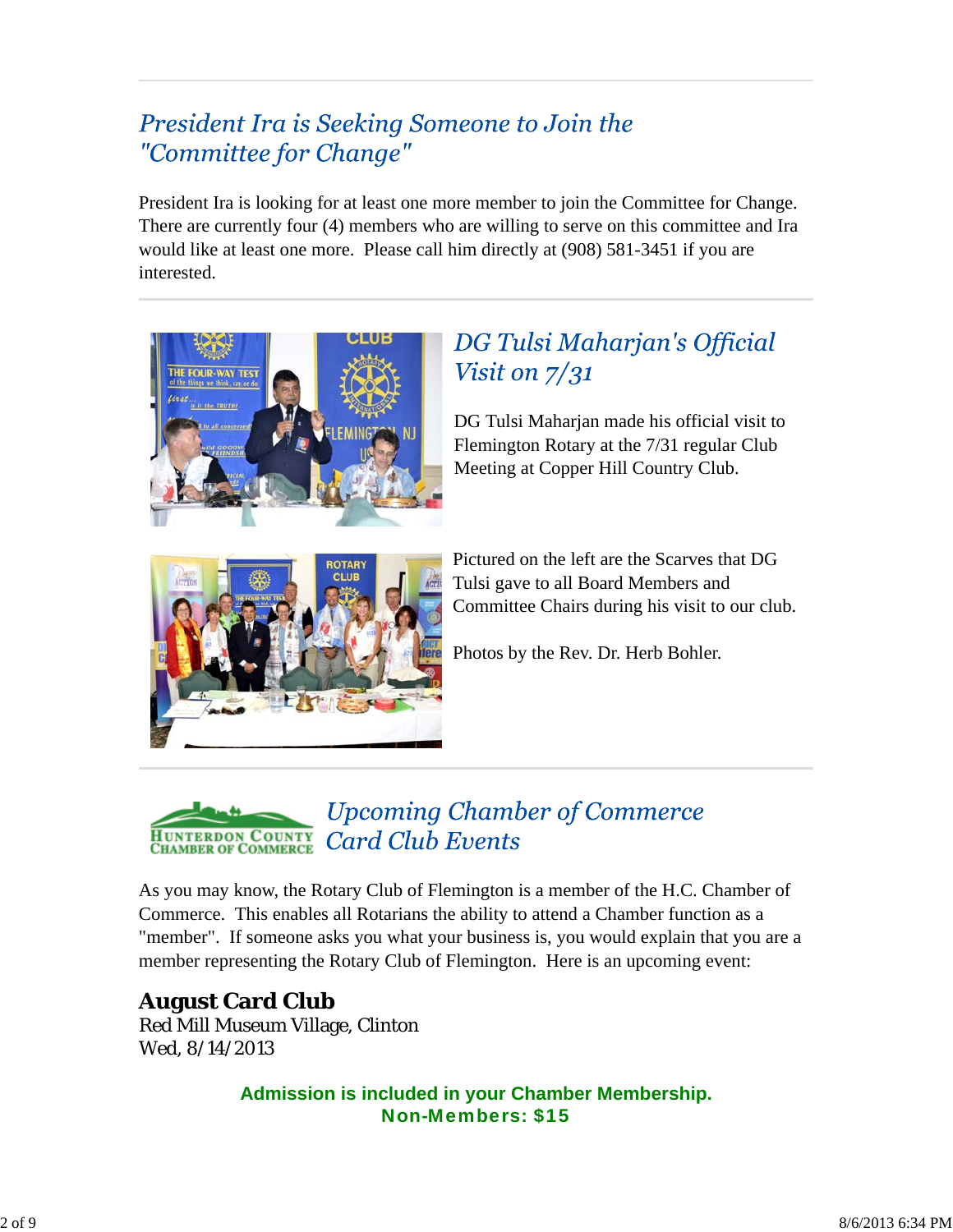### **Click here to Register for this Event.**



Rotary-Rutgers Enabling Garden -**Experience Gardening Update** MGOSH Team Status Report

Month: July, 2013

Team or Project: Experience Gardening (Hunterdon Hort.)

Team

**Team:** Carl Lewis, Barbara Berger, Gail Brock, John Clarke, Estelle D'Costa, Dolores Damiano-Szafran, Ermelindis de Groot, Tricia Deering, Mary Ditzler, Chuck Ecklin, Laurie Fischer, Sandy Gay, Joan Gilbert, Judy Goodwin, Peggy Groah, Gary Grover, Susan Haake, Robert Hollmann, Marylin Hulme, Linda Lewis, Dave Lilien, Lisa Mann, Jean Miller, Peggy Peiler, Frank Sagarese, Ginny Shanahan, Vrunda Shankar, Dana Sparling, Howard Spencer, Lisa Tansug, Marjorie Thul, Paul Torcivia, Deborah Walsh, Mary Lou Wickham

**Status**: Activities this month (other Hunterdon Hort Experience Gardens Included)

- Pond Garden liner patched and re-patched seems to be holding.
- Herb Garden first pot-in-pot planting of sensory herbs completed, but soil not draining well, pots re-planted in the Vegetable Garden holding bed.
- Workshops:
	- $\circ$  Held fourth workshop with Flemington Sustainable Kids Club "Making Seed Mats" for planting a Fall Garden.
	- Held first Sensory Herb workshop with Hunterdon Developmental Center "What's that Smell"
	- $\circ$  Held first workshop with Freedom House "Preparing a Raised Bed Garden"
	- Held Sensory Herb workshop "What's that Smell" with Enable Inc. (Somerset County) and tested additional hands on activity - transplanting an herb to take home

### **Planned / In Process:**

- Plan additional workshops with Hunterdon Developmental Center and other organizations
- Conduct the following workshops:
	- Flemington 4H sustainable kids club "Planting a fall Vegetable Garden"
	- Freedom House "Soil Testing" and "Soil Evaluation"
- Begin planning fall construction and planting projects: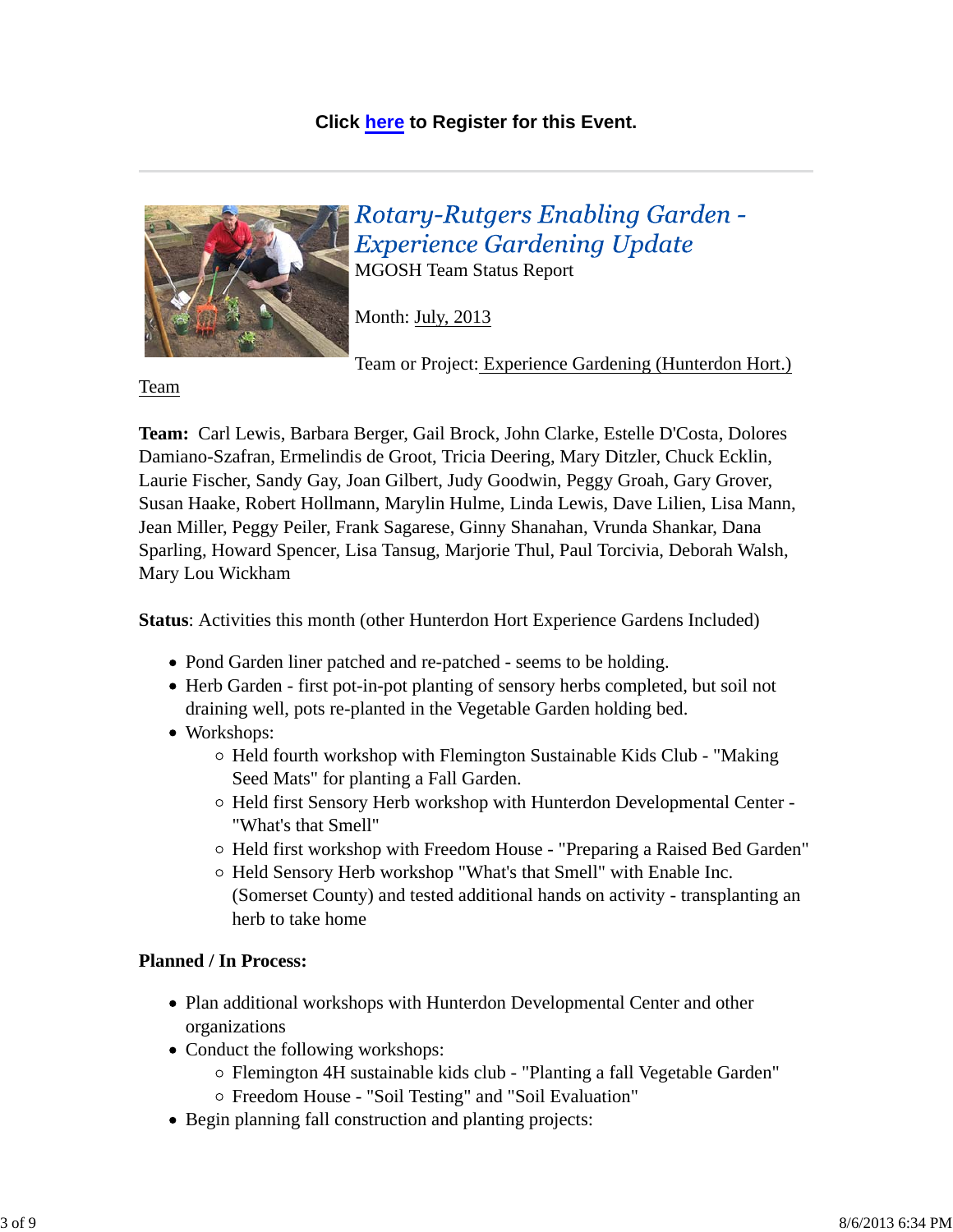- Pond Garden final set up and landscaping
- Sensory Herb Garden re-design and landscaping
- Vegetable Garden additional raised beds (4)

#### **Budget Requirements:**

• None - Rotary funds being used to establish the garden

#### **Issues/Problems/Comments:**

• Soil is very poorly drained

### **Speakers or Meeting Programs Being Sought**

We are seeking ideas for upcoming meeting programs and speakers. If anyone has any ideas or thoughts, please pass them onto Mick Schaible. **Click here** to generate an email directly to Mick.

## **Rotary District 7510 News**

**Rotary and Rutgers Project - "Growing Lives One Seed at a Time"** is a unique garden pilot initiative involving the partnership of Rotary International and Rutgers University and its Entities in 5 counties throughout Central New Jersey. The partnership is committed to focusing on providing opportunities for accommodating a broad spectrum of audiences, with varying and diverse limitations, ages, and abilities via Enabling Gardens. The partnership will plan, design, introduce, and implement Enabling Garden Spaces, which by definition are growing environments that invite and permit participation by various individuals or groups. Who can benefit? Answer: People of all ages at any stage of life. **Click Here to Read More**

### **District 7510 News**: **Click Here to View the Current 2013 District News**

## **Upcoming Dates to Note**

#### **Summary of Upcoming Club Meeting Programs:**

Wed, 8/07: Lynn Arnold: County Flu Clinics Wed, 8/14: Rotary Committees to Meet during the Club Meeting Wed, 8/21: Molly Sumner of Kindred Companions. Molly is a dog trainer from Frenchtown who was formerly a Rotary Exchange student from Mendam, NJ. She is amazing at reading a dog's signs and at correcting bad behaviors. She speaks to groups as well as being a teacher at Bucks County Community College.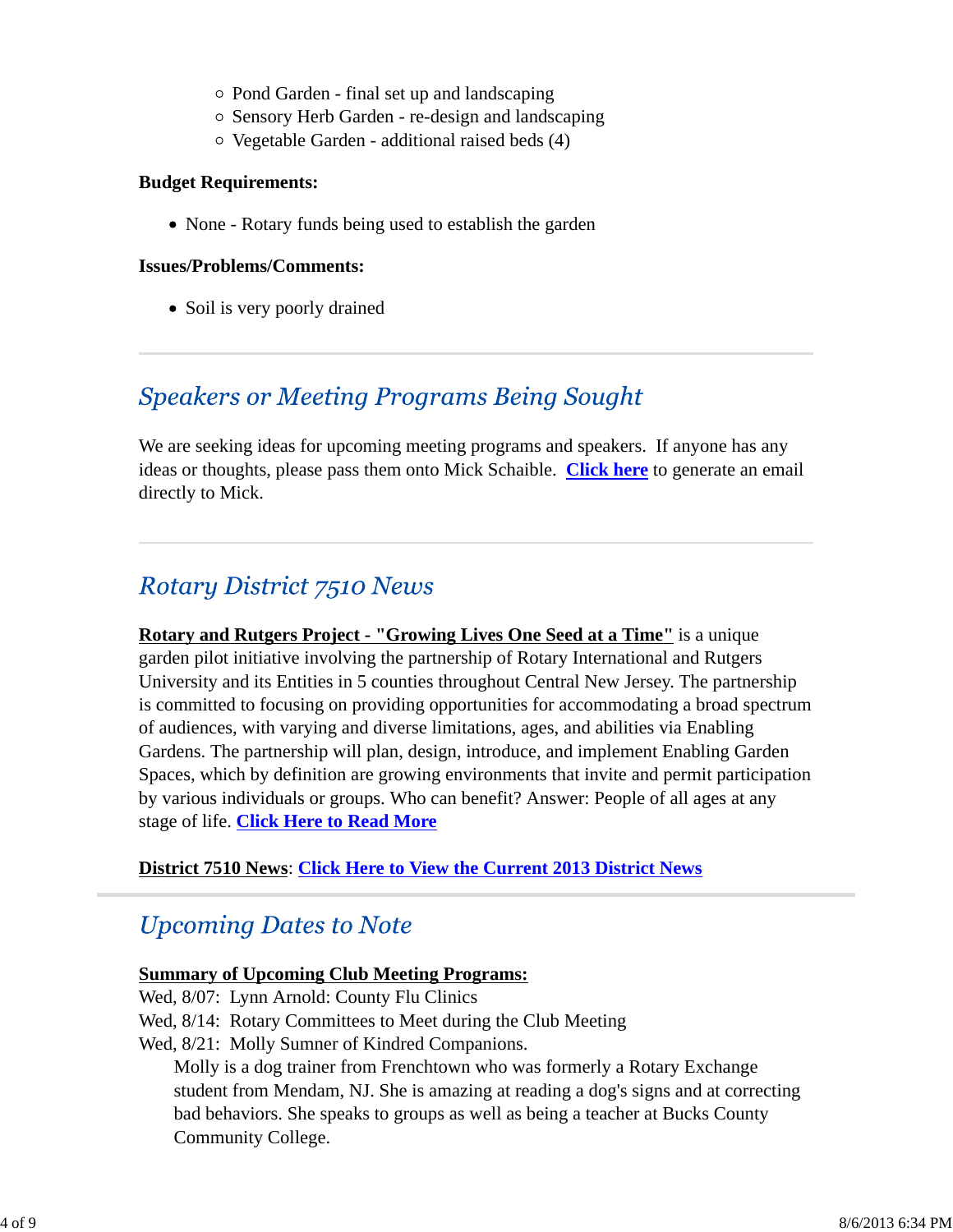Wed, 8/28: OPEN

Wed, 9/04: OPEN Wed, 9/11: Kathy Guzman regarding "First Book" Wed, 9/18: OPEN Wed, 9/25: OPEN

**Next RCOF Board Meeting:** Thurs,  $9/5/2013$  at 6:00 PM (usually the 1<sup>st</sup> Thursday). Next Membership Meeting: Wed, 8/14/2013 at 1:30 PM (usually the 2<sup>nd</sup> Wednesday).

### **Upcoming RCOF Club Events, Fundraisers, Fellowship Events, Etc**.:

Sat, Oct TBD............. **Pancake Day** at H.C.R.H.S. Commons

### **Rotary District 7510 Events & Functions:**

|                                   | Sat, 9/28 Rotary Leadership Institute                                       |
|-----------------------------------|-----------------------------------------------------------------------------|
|                                   |                                                                             |
|                                   | Mon, 10/7 <b>Vocational Assembly</b> at the Pines Manor, Edison             |
|                                   | Thurs, 10/10 Homes of Hope Intercity Dinner - Hotel Somerset-Bridgewater    |
|                                   | Mon, $11/4$ <b>Eat, Drink &amp; Share</b> - The Pines Manor, Edison (6-9pm) |
| May 2-3, 2014 District Conference |                                                                             |

**COMMITTEE LIST**: Click the link for a listing of all current Club Committee's and its members.

#### **Login-In to the "Members Only" Section of the website to view**:

1) Past E-MONGER & NEWSMONGER ISSUES: Click to view past issues. Began Aug. 9, 1950.

2) New Member Information: Do you have someone you think would be a good potential member? If so, please contact Membership Committee Chair Joe Ziegler to learn the process prior to initiating an application. In the meanwhile, click the link for information on the club and financial requirements.

3) RCOF Membership Proposal Form: Click the link to download the "Membership Proposal Form".

### **Rotary Website Links**:

Rotary International: www.Rotary.org Rotary District 7510: www.RotaryNJ.org

**Nearest Rotary Club Meetings**: As A Rotarian, you are Welcome to attend a Rotary Club meeting anywhere in the world. Click here for some nearby Rotary meetings.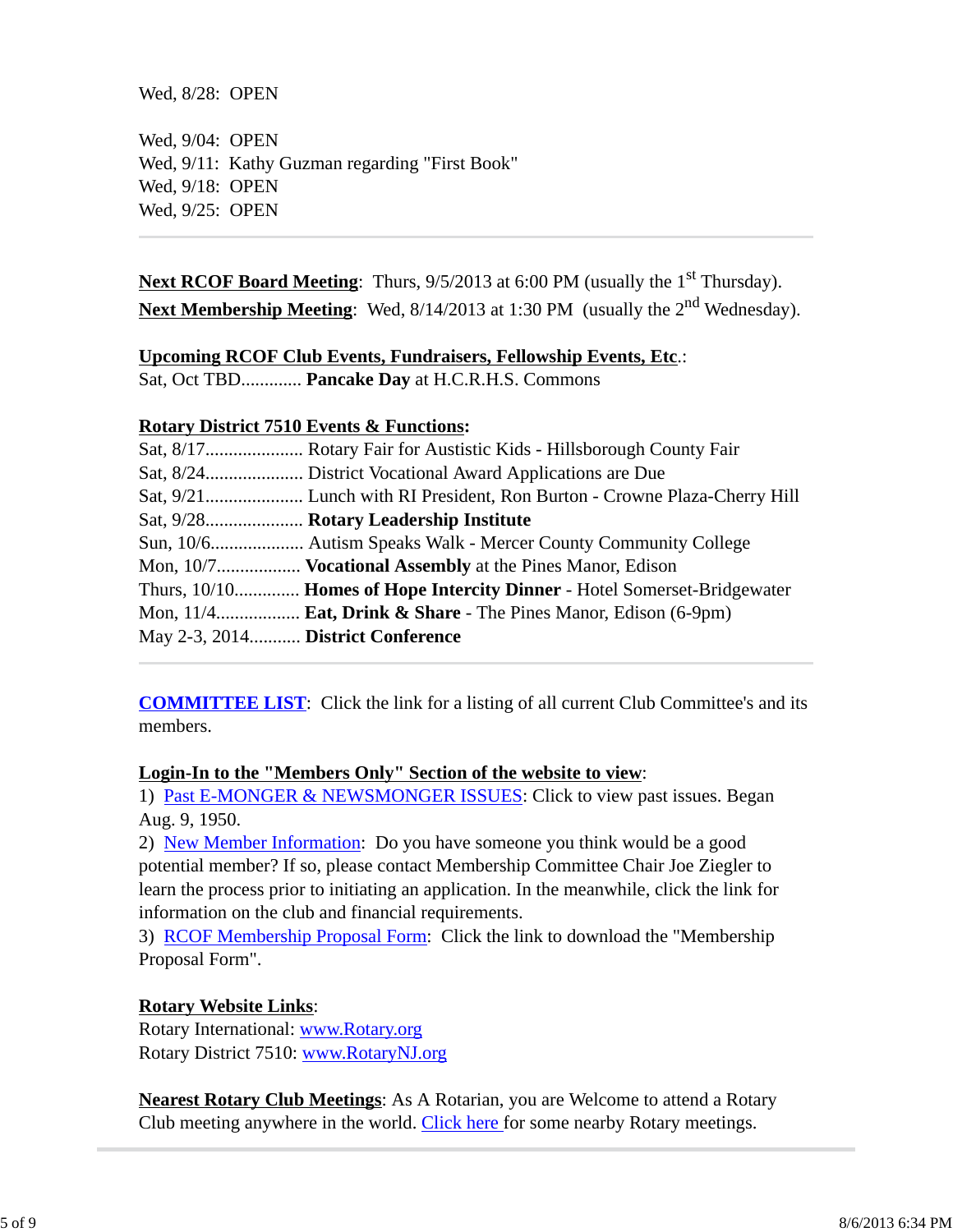RI President's Call for Action in **2013-2014**: **"Engage Rotary, Change Lives"**

## **Rotary Club of Flemington - Our 90th Year**

Founded October 3, 1923 \* Charter #1529 \* District 7510

| President                                | <b>Ira Liebross</b>                            |  |  |
|------------------------------------------|------------------------------------------------|--|--|
| President-Elect                          | <b>Lynn Hyman</b>                              |  |  |
| Secretary                                | <b>Michele Kavanagh</b>                        |  |  |
| Treasurer, General                       | <b>Bob Newland</b>                             |  |  |
| Treasurer, Lunch                         | D.J. Wright                                    |  |  |
| <b>Board Members</b>                     | <b>Karen Widico</b> (immediate past president) |  |  |
|                                          | <b>Jim Davidson</b>                            |  |  |
|                                          | <b>Nancy Kahl</b>                              |  |  |
|                                          | <b>Mick Schaible</b>                           |  |  |
|                                          | <b>Chris Venditti</b>                          |  |  |
| Sergeant-at-Arms                         | <b>Tom Fisher</b>                              |  |  |
| <b>RI</b> President                      | Ron D. Burton (Norman, Oklahoma, USA)          |  |  |
| District Governor (DG)                   | Tulsi R. Maharjan (Branchburg, NJ)             |  |  |
| District Governor Elect (DGE)            | Melvin I. Kevoe "Mel" (Springfield, NJ)        |  |  |
| District Governor Nomimee (DGE)          | <b>Hal Daume</b> (Berkeley Heights, NJ)        |  |  |
| <b>Assistant District Governor (ADG)</b> | Michael Toscani (Lambertville-New Hope, PA)    |  |  |

Club Meetings: **Wednesday, 12:15 pm, Copper Hill Country Club** 100 Copper Hill Road, Ringoes 08551 Board Meetings: **First Thursday of the month, 6:00 pm**



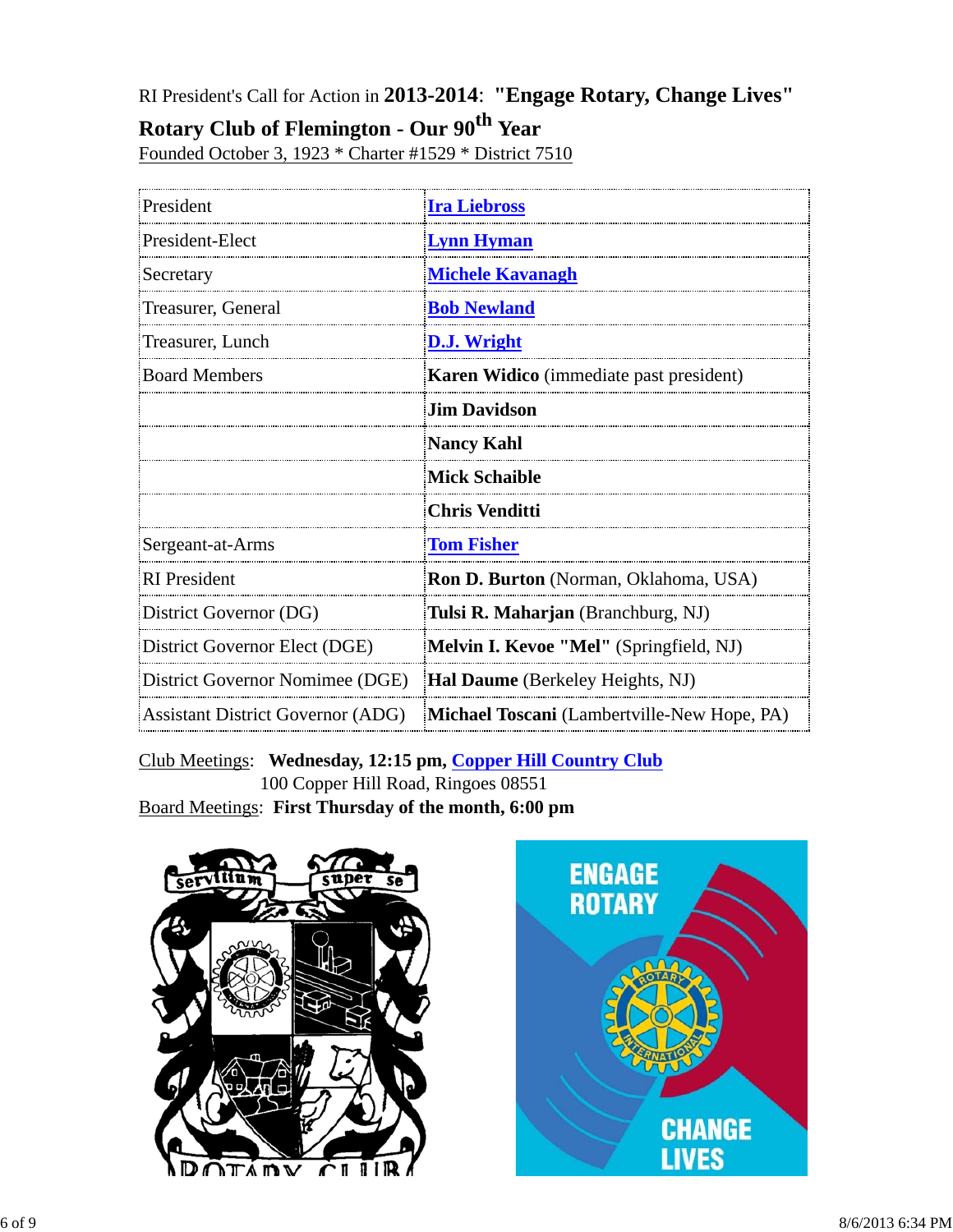



**MISSION STATEMENT**: The mission of Rotary International is to assist and guide Rotarians and Rotary clubs to accomplish the Object of Rotary to ensure Rotary's continuing relevance and to help build a better world, emphasizing service activities by individuals and groups that enhance the quality of life and human dignity, encouraging high ethical standards, and creating greater understanding among all people to advance the search for peace in the world.

**THE OBJECT OF ROTARY**: The object of Rotary is to encourage and foster the ideal of service as a basis of worthy enterprise and, in particular, to encourage and foster:

**1st**: The development of acquaintance as an opportunity for service;

**2nd**: High ethical standards in business and professions, the recognition of the worthiness of all useful occupations, and the dignifying of each Rotarian's occupation as an opportunity to serve society;

**3<sup>rd</sup>**: The application of the ideal of service in each Rotarian's personal, business and community life;

**4th**: The advancement of international understanding, goodwill, and peace through a world fellowship of business and professional persons united in the ideal of service.

**THE 4-WAY TEST**: "Of the things we think, say or do:

**1st**: Is it the Truth?

2<sup>nd</sup>: Is it Fair to all concerned?

**3<sup>rd</sup>:** Will it build goodwill and better friendships?

**4th**: Will it be beneficial to all concerned?"

### **ROTARY's AVENUE'S OF SERVICE**:

**1)** Through **Club Service**, we have fun, build lasting friendships, and make sure that our club runs well.

**2)** Through **Vocational Service**, we volunteer our professional skills to serve others and promote integrity in everything we do.

**3)** Through **Community Service**, we address local needs and work with our community to bring lasting improvements.

**4)** Through **International Service**, we meet humanitarian needs around the globe and promote world understanding and peace.

**5)** Through **Youth Service**, we work with young people to help them become the next generation of leaders, visionaries, and peacemakers.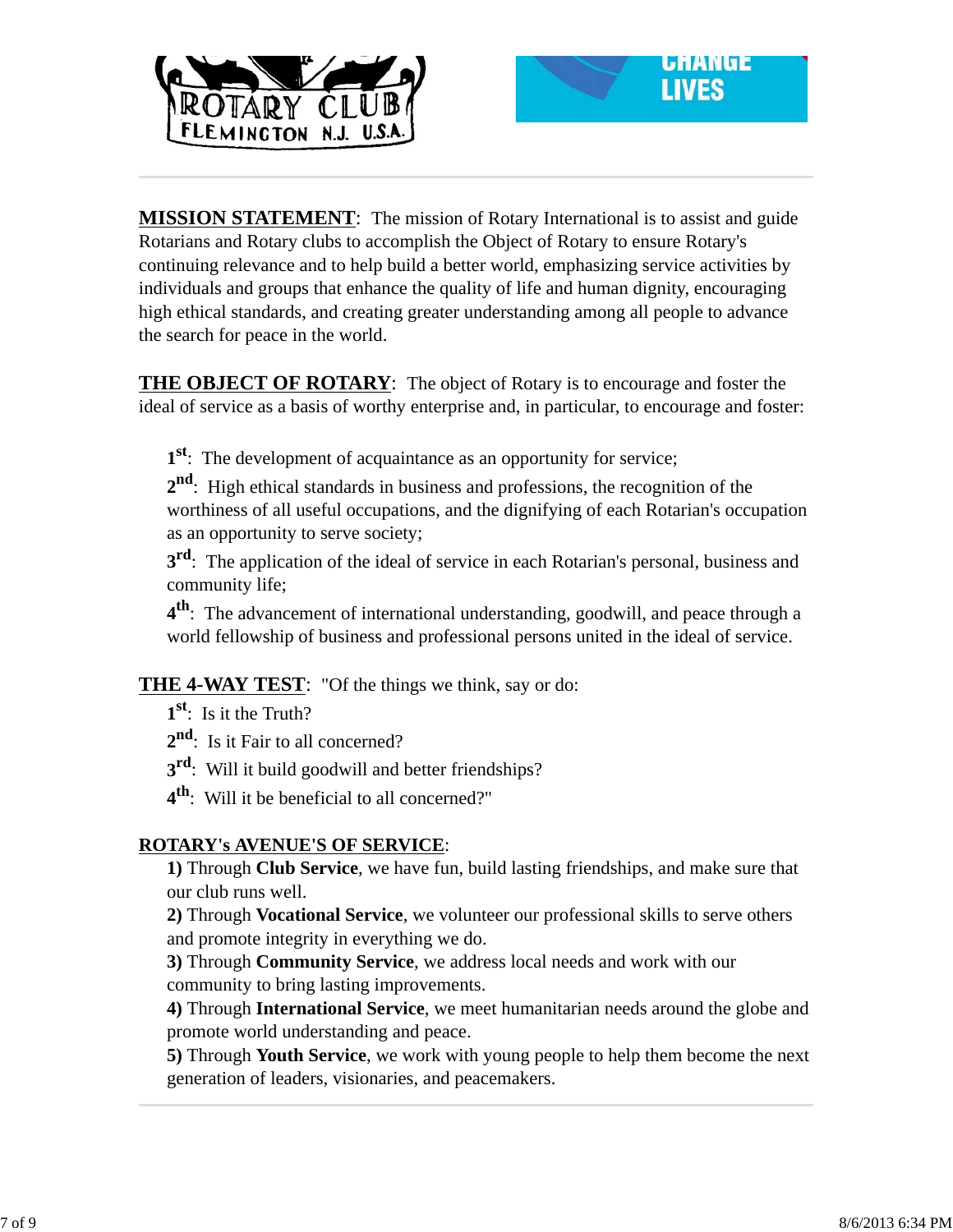| <b>Rotarian</b>                | <b>Member</b><br><b>Since</b> | <b>Classification</b>                    |
|--------------------------------|-------------------------------|------------------------------------------|
| Black, Bruce B.                | 2007                          | <b>Health and Fitness</b>                |
| Bohler, Herbert C. (Herb)      | 1977                          | <b>Specialty Advertising</b>             |
| Chittenden, Robert L. (Bob)    | 2003                          | M.E.F.P. Consulting Engineering          |
| Clark, Arthur L. (Sandy)       | 1987                          | Printing                                 |
| Copeland, Harrie E. III        | 1976                          | Auctioneering/Banking                    |
| Davidson, James G. (Jim)       | 2002                          | <b>Rubber Products</b>                   |
| Ferrari, Frederick J. (Fred)   | 1964                          | Orthodontia                              |
| Fisher, Charles H. (Charlie)   | 1961                          | <b>Funeral Services</b>                  |
| Fisher, Thomas H. (Tom)        | 2012                          | <b>Property &amp; Casualty Insurance</b> |
| Harrison, Jeffrey (Jeff)       | 1996                          | Psychotherapy                            |
| Hennessy, Jr., Richard (Rich)  | 2010                          | <b>Financial Advisor</b>                 |
| Hyman, Lynn                    | 2010                          | <b>Retail Banking</b>                    |
| Johnston, David W. (Dave)      | 2011                          | <b>Financial Advisor</b>                 |
| Kahl, Nancy                    | 2012                          | Massage Therapy                          |
| Kamnitsis, Christopher P.      |                               |                                          |
| (Chris)                        | 2001                          | <b>Financial Planning</b>                |
| <b>Kavanagh, Michele</b>       | 2013                          | <b>Community Banking</b>                 |
| Liebross, Ira                  | 1997                          | <b>Family Medicine</b>                   |
| Loew, Darren                   | 2002                          | Orthodontics                             |
| Martin, Teresa (Terry)         | 1993                          | Solid Waste/Recycling                    |
| Mazujian, Harry                | 2004                          | Clergy                                   |
| McWilliams, Nancy              | 1992                          | Psychotherapy                            |
| Metz, Kim                      | 2007                          | <b>Technical Education</b>               |
| Muller, George D.              | 1964                          | <b>Cut Glass Manufacturing</b>           |
| Nastasi, William (Bill)        | 1996                          | <b>General Contracting</b>               |
| Newland, Robert D. (Bob)       | 1998                          | Insurance                                |
| Ownes, Terry M.                | 1987                          | <b>Floor Covering</b>                    |
| Parente, Steven (Steve)        | 2005                          | Classification                           |
| Phelan, Christopher J. (Chris) | 2009                          | <b>Chamber Of Commerce</b>               |
| Randolph, R. Wayne             | 1982                          | <b>Veterinary Medicine</b>               |
| Reinbacher, Otto A.            | 1997                          | Clergy                                   |
| Rogow, Stephen S. (Steve)      | 1973                          | Orthodontics                             |
| Schaible, R. Michael (Mick)    | 1998                          | <b>Appraisal Services</b>                |
| Skowronek, Kenneth J. (Ken)    | 1994                          | <b>Family Law</b>                        |
| Sollner, Richard F. (Dick)     | 1962                          | Air Transportation                       |
| Stothoff, Richard H. (Dick)    | 1966                          | <b>Sanitary Engineering</b>              |
| <b>Stout, Deborah (Debbie)</b> | 2013                          | <b>Retail Banking</b>                    |
| Thatcher, Thomas P. (Tom)      | 2006                          | <b>Professional Planning</b>             |

### **2013-2014 CLUB MEMBER ROSTER - Rotary Club of Flemington, NJ**: **Current Number of Members: 47**